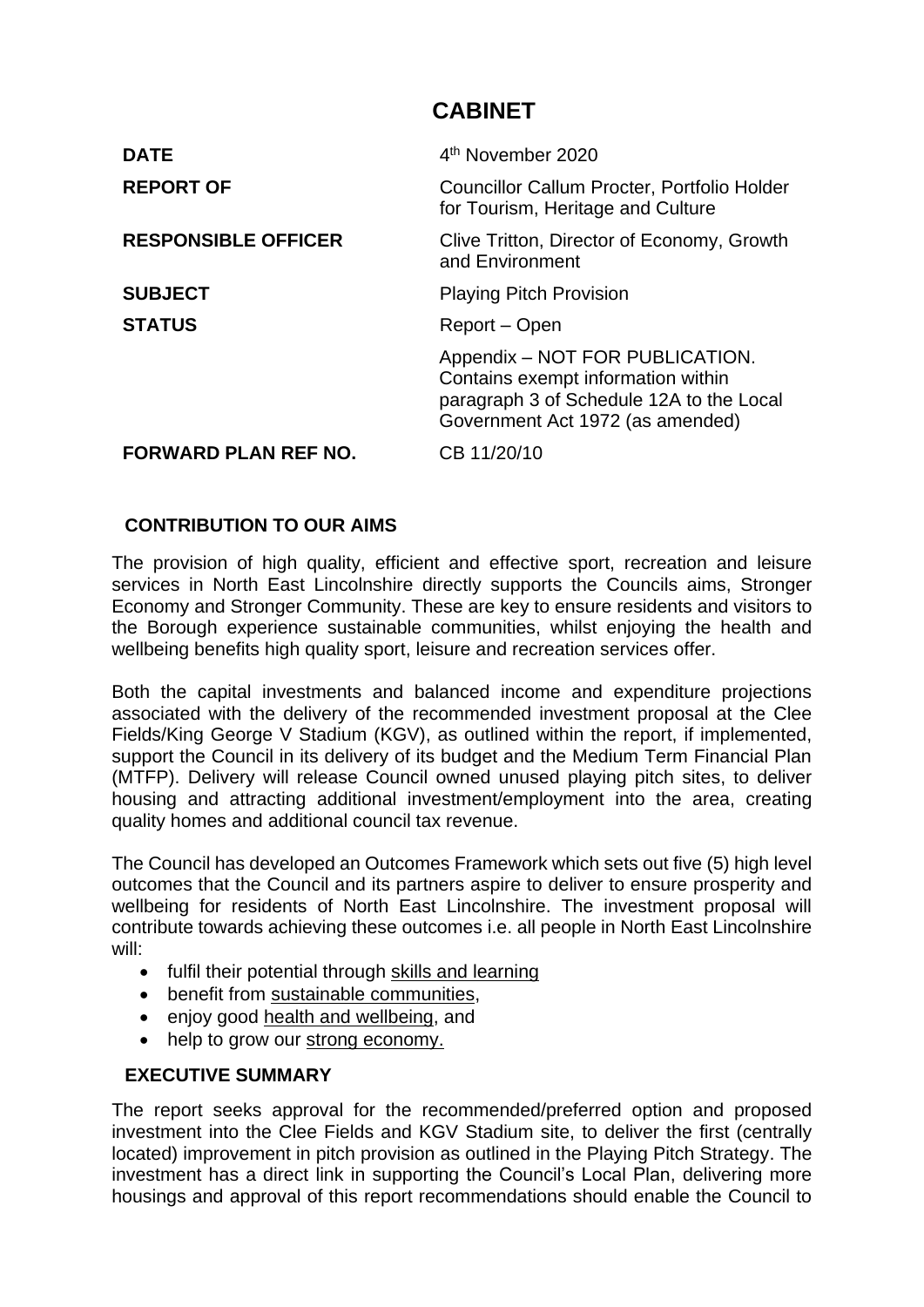meet Homes England's external grant funding criteria, for the £2.1 million grant, issued to fund construction enabling works at the Western site.

## **RECOMMENDATIONS**

It is recommended that Cabinet:

- 1. approve the recommended Option 3 in this report (listed as Option 5 in the associated feasibility study), determined by a thorough consultation and feasibility process resulting in the Clee Fields/KGV Stadium investment proposal set out in this report.
- 2. authorises the Director of Economy, Growth and Environment and the Director of Resources and Governance in consultation with both the Leader of the Council and the Portfolio Tourism, Heritage and Culture to ensure that all necessary actions are carried out in order to commence, conduct and complete any appropriate procurement exercises for implementation of the anticipated scheme of works in order to achieve the necessary planning submissions; and
- 3. authorises the Chief Legal and Monitoring Officer to the Council to complete all requisite legal documentation in relation to the matters outlined in the points above.

## **REASONS FOR DECISION**

This decision is the first part in the realisation of necessary playing pitch improvements at hub sites as set out in the Playing Pitch Strategy (PPS). This decision determines which investment option Cabinet agree for officers to progress through to a planning submission and delegates the authority to officers to undertake all the necessary technical and detailed work to that stage.

This decision is required due to the interdependencies associated with the Council's Housing delivery programme. Specifically, that the Council must provide assurance (by way of a detailed planning application) to government agencies including Homes England and Sport England regarding the Council's intention to invest in playing pitch provision.

Without this decision and assurance would likely result in objections from these government agencies to any detailed planning application for either the former Western, Lindsey Lower and Matthew Humberstone development sites.

Furthermore, the Council will risk significant reputation damage in respect to the delivery of the Local Plan and Playing Pitch Strategy and the potential loss of £2.1m accelerated housing grant funding that has already been secured from Homes England to support proposed residential developments, and the work already commenced on the former Western site.

# **1. BACKGROUND AND ISSUES**

1.1 Cabinet adopted North East Lincolnshire's Playing Pitch Strategy (PPS) in 2018, and in doing so delegated to officers the authority to make the necessary changes to the document as a result of any ongoing discussion and negotiation with Sport England and National Governing Bodies (NGB) of Sport. All negotiations with these agencies have now been completed.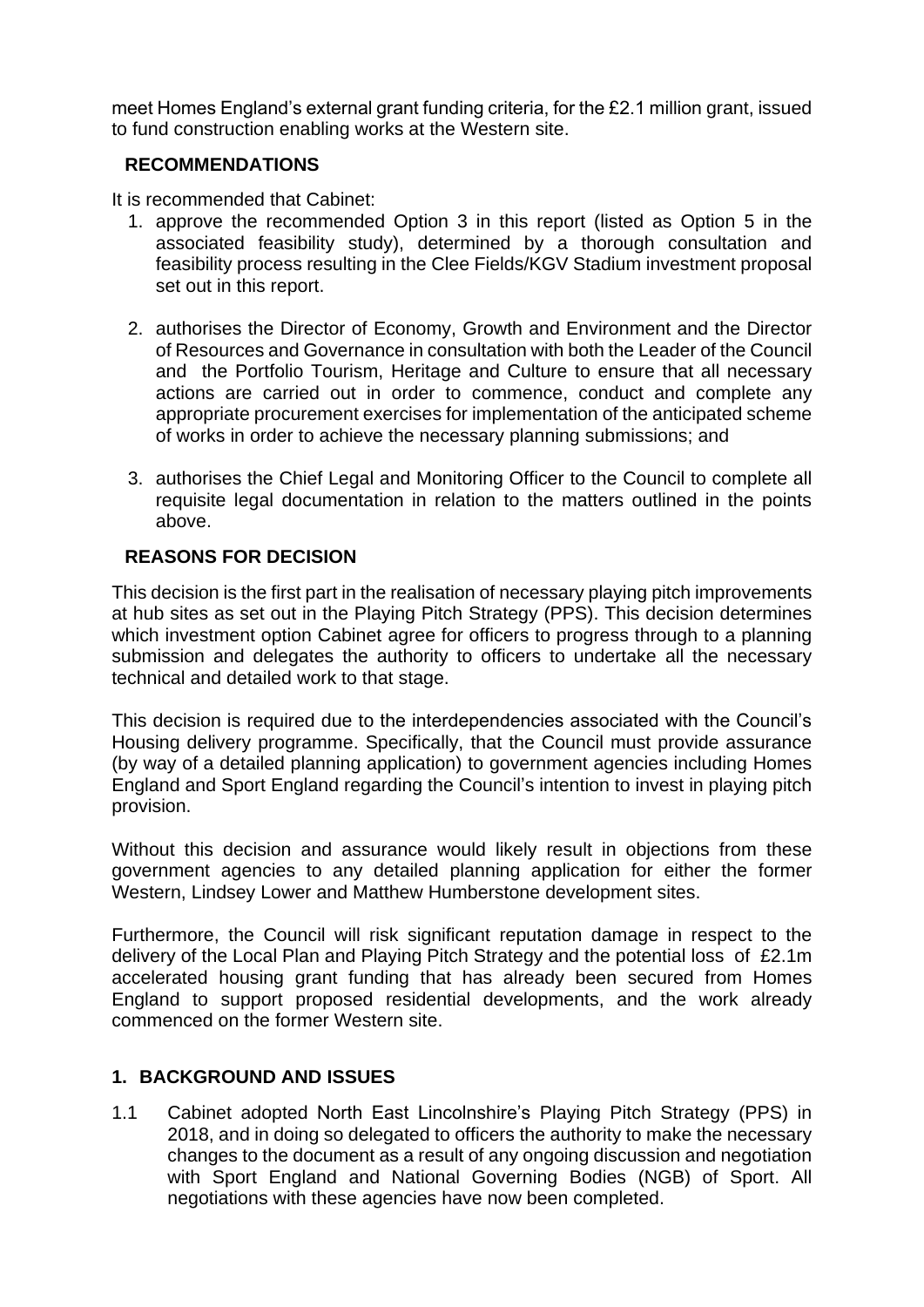- 1.2 This decision is the first part in the realisation of necessary playing pitch improvements at hub sites as set out in the PPS. This report sets out the process of consultation and evaluation which officers have completed with partners and national and local stakeholders in order to be able to present a recommended investment proposal based on a variety of factors which are set out in this report.
- 1.3 This report seeks approval to progress the recommended investment proposal to a planning submission stage and delegates the authority to officers to undertake all the necessary technical and detailed work to that stage.
- 1.4 Furthermore this report outlines the implications of this important strategic investment not just in terms of the need to improve the sports, recreation and leisure estate owned and managed by the Council, but to offer greater opportunities for improved health, wellbeing and sustainable communities due to the clear and vitally important interdependencies to the Council's Housing Delivery Programme.
- 1.5 The delivery of the recommended investment proposal is the first phase of the Council's obligation to fulfil its commitment in terms of improvement to pitch provision to government agencies and partners such as Sport England and Homes England.
- There is a mix of approaches to management of facilities across the two sites.  $16$ with long term leases for various elements of the site to 3 different organisations. The facilities across the Clee Fields and KGV sites currently comprise:
	- Clee Fields
		- o Natural turf playing fields
		- o Disused hockey artificial grass pitch (AGP)
		- o Sports hall
		- o Former youth centre
		- o Changing rooms
		- o Car parking.
	- KGV Stadium
		- o 400m floodlit athletics track and infield
		- o Grandstand with changing rooms, small gym and studio space
		- o 2 Third Generation (3G) 5v5 AGPs
		- o Car parking.

# 2. PROPOSAL

 $2.1$ NELC's Project Team engaged external consultants specialising in extensive knowledge and skills in the formation of site requirements using local, national recognised intelligence and methodology to undertake a Feasibility Report (listed in the Background Papers to this report) of the site, located at Clee Fields, Ladysmith Road, Grimsby will also include the adjacent King George V Athletics Stadium, Weelsby Road, Grimsby (as shown on plans attached at Appendix 1) to provide the first scheme of investment required to fulfil the requirements of the Playing Pitch Strategy and in turn release land for Housing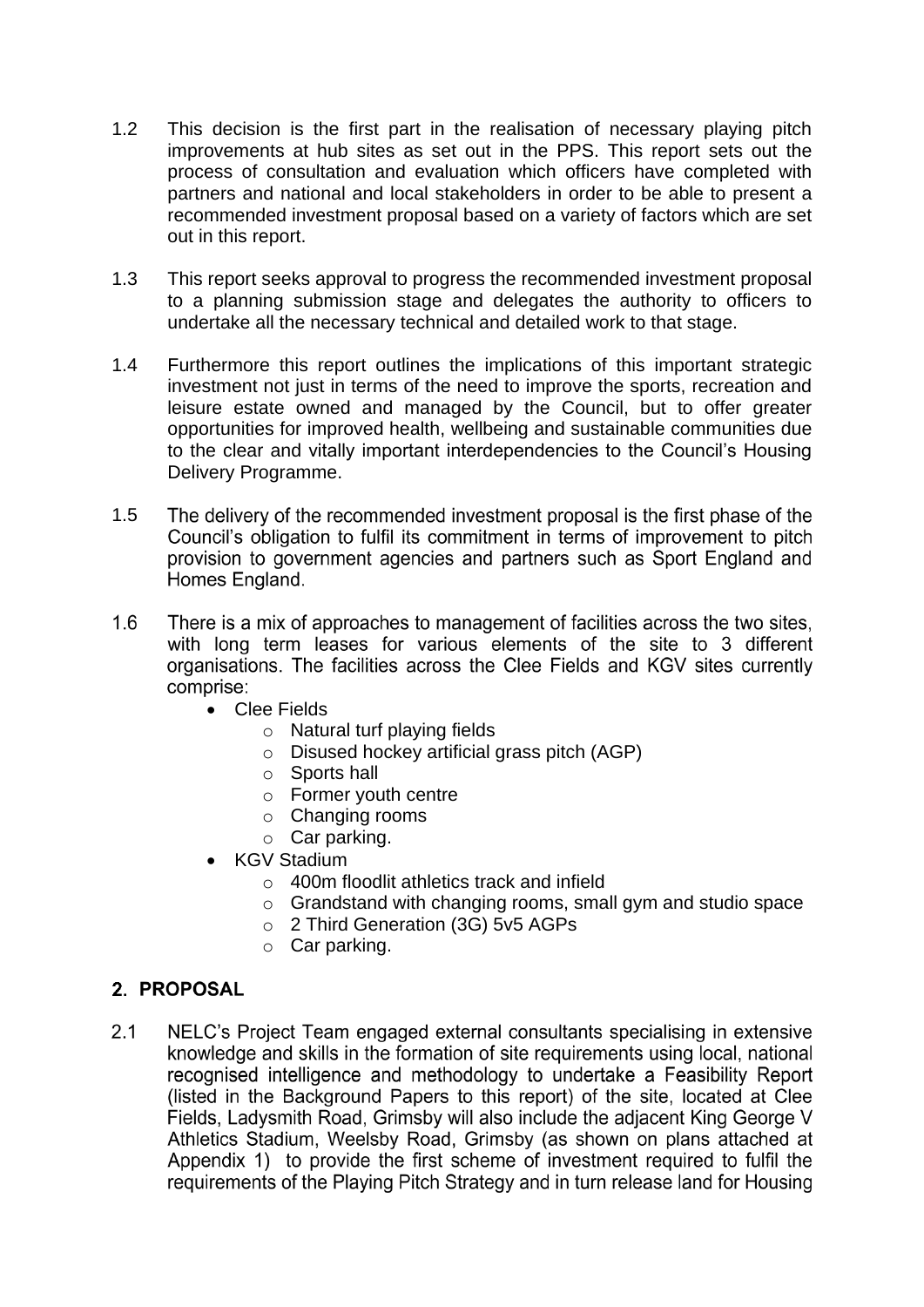development.

- 2.1 The process, as outlined in the Executive Summary (attached as Background Papers) concluded an evaluation of 19 site variations, leading to four (4) possible options which resulted in the preferred option and this proposal.
- 2.2 The mix of facilities proposed, is in line with the Local Plan and PPS requirements and has been developed in consultation with local stakeholders and potential partners. The feasibility has been developed by using examples of industry best practice, local and across the country intelligence, in order to provide as close to realistic revenue costs and where possible cost neutral proposals.
- 2.3 The outcome of the preferred option will provide access to high quality sporting facilities for citizens in adjacent local neighbourhoods which are in the 10%- 30% most deprived in the country; additional Football demand for 3G pitch capacity – to meet training and competitive needs identified in the PPS - and meet Rugby Union demand for additional floodlit training capacity.
- 2.4 As outlined in the Feasibility Study (as per the Background Paper) and set out in the Playing Pitch Strategy, proposes investment of:
	- One (1) floodlit 3G AGP (106 x70m) suitable for Football
	- One (1) floodlit 3G AGP (106 x70m) suitable for Football and Rugby including in the specification a World Rugby Rule 22 compliant shock pad.
	- A new changing room to serve the AGPs (Clee Fields)
	- Car Park Resurfacing (Clee Fields)
	- Car Park Extension Grasscrete, x-grid or similar (KGV Stadium)
	- Athletics Track Refurbishment (Track Mark)
	- Athletics Track Grandstand and Changing Rooms investment
	- Existing Sports Changing Rooms Refurbishment (Clee Fields)
	- Grass Pitch Improvements
- 2.5 The Project Team, including Lincs Inspire Ltd representatives would seek an alternative provider, other than the Council, to manage and operate the site once complete. Under existing contractual arrangements, Lincs Inspire Ltd are to be given first refusal (subject to a mutually beneficial agreement being in place) to operate the site in the first instance. Until or unless Lincs Inspire Ltd choose not to do so, then other options for operators would be explored.
- 2.6 A capital allocation of £3,187,000 is required for completion of the works to achieve this proposal, consisting of Council Capital funding of £2,187,300 and anticipated Football Foundation external grant funding for two (2) 3G pitches of approximately £1,000,000 (as yet unsecured).
- 2.7 NELC Officers will confirm with partners the opportunity for any external grant funding in support of the schemes outlined in the time available. However, the schemes outlined should not be delayed as a result of being unable to secure additional external grant funding as full dependency on grant funding would create consequential risks to the wider Borough Housing development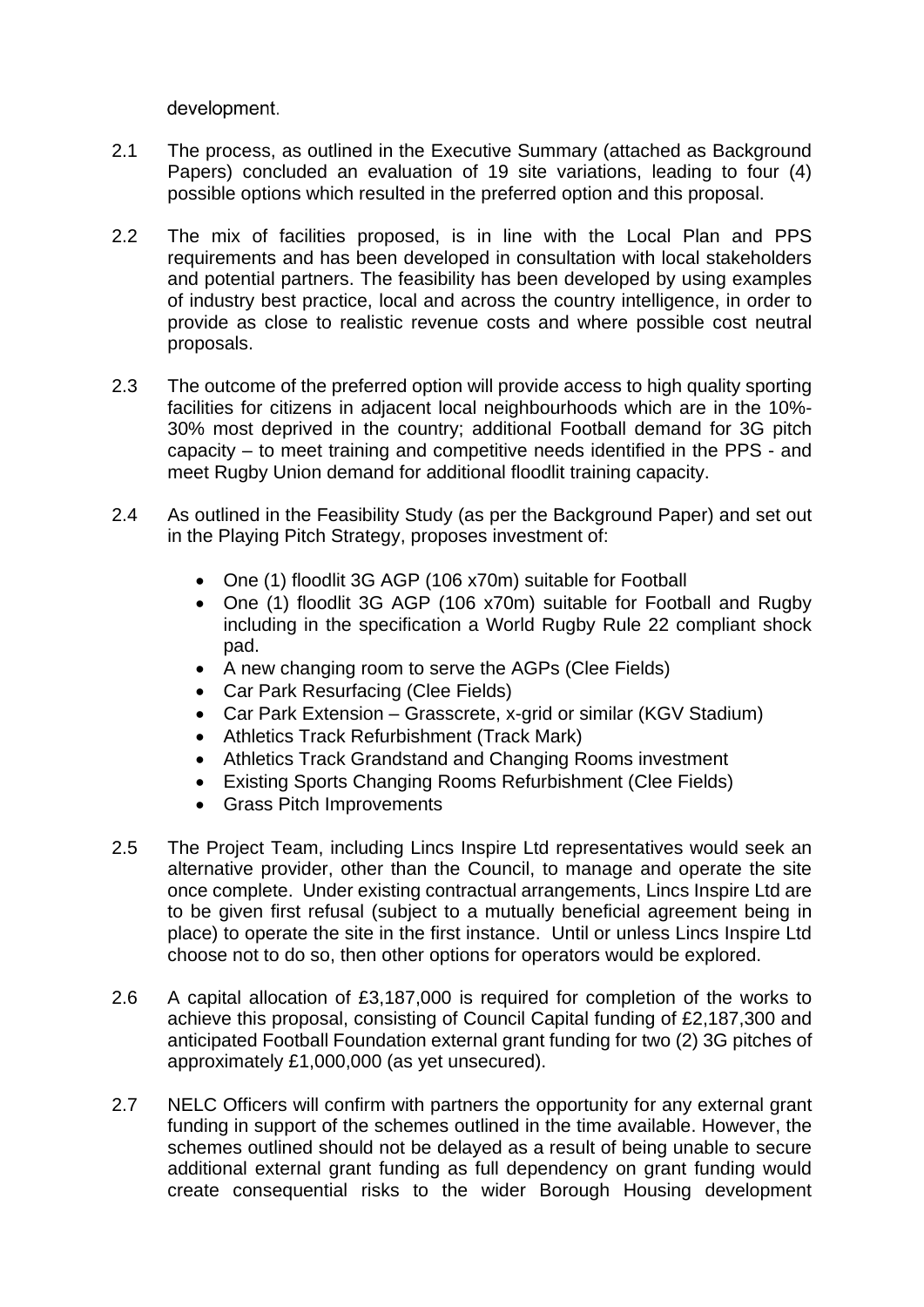schemes.

- 2.8 There is a necessity to provide a commitment to proceed with the investment to the scheme outlined in line with the Local Plan and PPS to enhance existing facilities to meet current, unmet and future need of pitch provision across the Borough which will enable the Council to develop unused former playing pitch sites for much needed housing at the following sites:
	- Former Western School and Playing Field Site (including former Grange Primary surplus land), Grimsby
	- Former Lindsey Lower Playing Field Site, Cleethorpes
	- Former Matthew Humberstone Playing Field Site (part), Cleethorpes
- 2.9 The Council are in contract with Homes England, through its Accelerated Construction Funding programme, providing enabling works to the value of £2.1m on the Former Western School and Playing Field Site (including former Grange Primary surplus land), Grimsby providing 390 new homes.
- 2.10 The Council are currently in talks with Homes England in relation to £543,000 to fund: enabling works at the Former Lindsey Lower Playing Field Site, Cleethorpes (96 new homes).
- 2.11 The Accelerated Construction funding provides delivery of enabling works, including outline planning permission, access routes and mains services provided up to the sites. Homes England have advised that whilst the funding is allocated to the Council, Homes England will not release the funding until the Playing Pitch mitigation as outlined in the PPS, is agreed.
- 2.13 In addition, the Former Matthew Humberstone Lower Playing Field Site (part) (circa.130 new homes) is a proposed site for Extra Care. The developer will submit full detailed planning permission, once the playing pitch mitigation has been resolved with Sport England, in relation to the Extra Care site.
- 2.14 A report will be presented to shortly be presented to cabinet, providing an update of the Housing Delivery Project.

#### **3. RISKS AND OPPORTUNITIES**

#### **Project Delivery Risks**

- 3.1 A risk exists in the ground conditions being inappropriate for the recommended investment proposal, this will be assessed and determined through appropriate ground condition survey as part of the detailed design stage. Should adverse ground conditions be uncovered, officers will work with technical experts to either mitigate these conditions or design an alternatively suitable layout/position.
- 3.2 Planning approval for these projects is subject to an independent process and such there are inherent risks in these types of projects as they are complex and difficult to deliver and can become controversial to some residents. In mitigation the Council will ensure any development is in line with policy and best practice, and extensive consultation with local stakeholders will be undertaken. Any scheme put forward for planning permission will be balanced between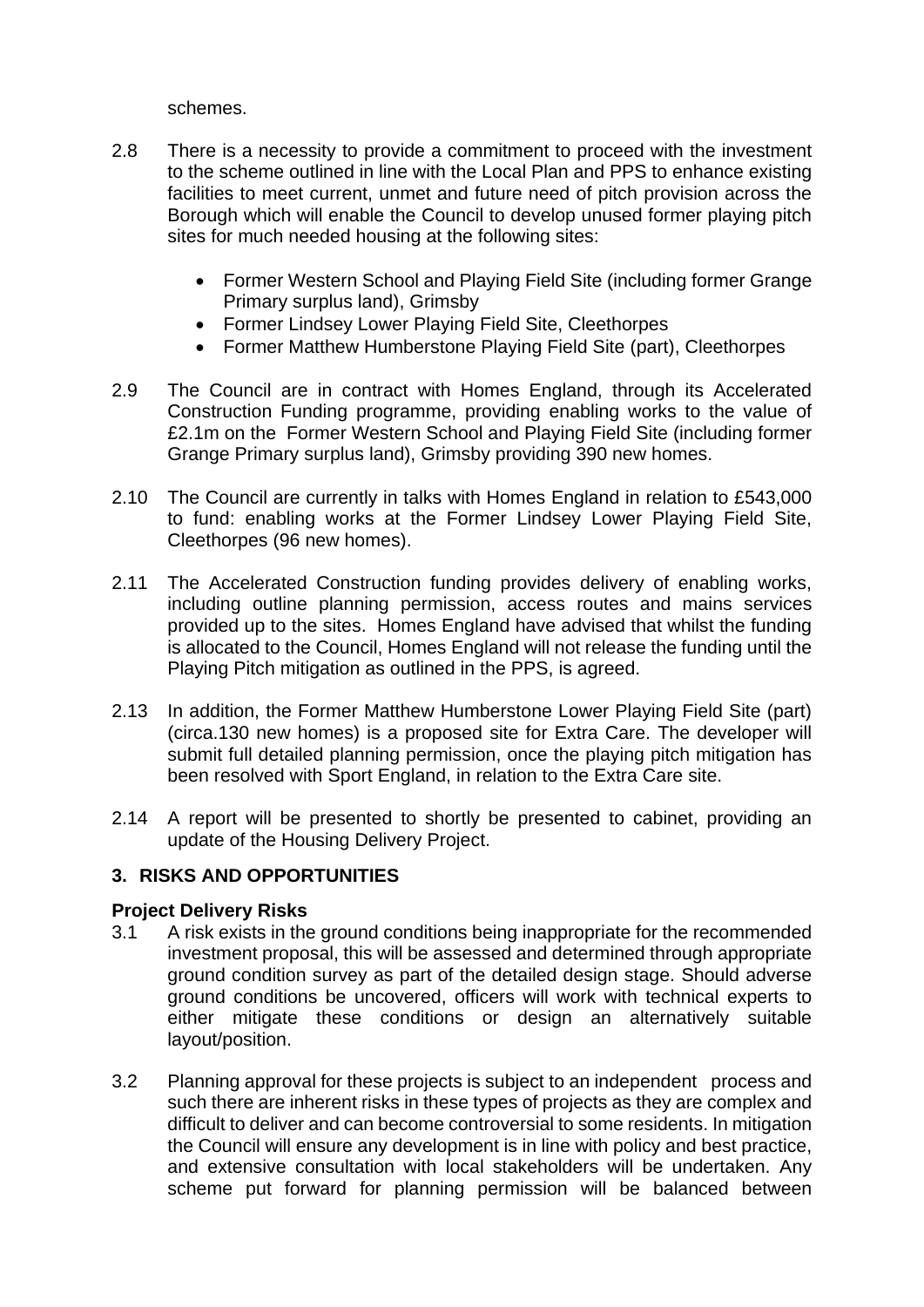operational need and any local community requirements.

## **Financial Risk**

- 3.3 Should the Council be unable or unsuccessful in securing the £1m external grant funding in the time available, officers would need to determine (via delegation to the Director or Resources and Governance) a revised approach in order to successfully continue with the project. This is likely to include either or both:
	- a) A revised approach to the capital financing of the scheme (utilising greater corporate capital finance)
	- b) A phasing or scaling down of the scheme within the available resources available.
- 3.4 Similarly, if the tendered quotations returned to the Council for the works are significantly in excess of current estimates and above project budget then additional sources of funding will be reviewed and appropriate applications will be considered.
- 3.5 There is a risk that any operator will be unable to generate the predicted level of income to cover running costs. However, the Council intends to transfer this risk to the operator. Therefore, it will be the responsibility of the operator to mitigate the risk through their operational practices. Regular budget monitoring will identify pressures early on and enable the initiation of appropriate interventions.
- 3.6 The Council has been awarded £2.1m Accelerated Construction Funding by Homes England and should the Council be unable to adhere to all the conditions associated with the grant award, the Council risks; being required to return the funding to Homes England (in all or in part) resulting in a loss to the Council as funds are already committed to the project, reputational damage incurred with developers and government bodies such as Homes England, Sport England and National Governing Bodies (NGBs) loss of potential construction and supply chain jobs and loss of the wider impact on the local economy.

# **Reputational Risks**

- 3.7 There are significant reputational risks should the Council not deliver on the housing and playing pitch actions outlined in the Local Plan and PPS. Failure to invest in this scheme could result in a no confidence of the Local Plan and PPS which could see Government agencies such as Homes England and Sport England withdrawing funding and support as well as other National Governing Bodies of sport. This could further exacerbate the local Housing demand and significantly affect the aspirations and health and wellbeing of current and potential participants within sporting activities on Council sites.
- 3.8 Any decision to not undertaken an investment proposal as detailed in this report could result in negative reputational damage from Homes England and Sport England and reduce the likelihood of future funding and support from these agencies and other National Governing Bodies of sport. Cabinet's decision to authorise the development of the recommended investment proposal will mitigate the likelihood of further reputational damage with these and other key government agencies.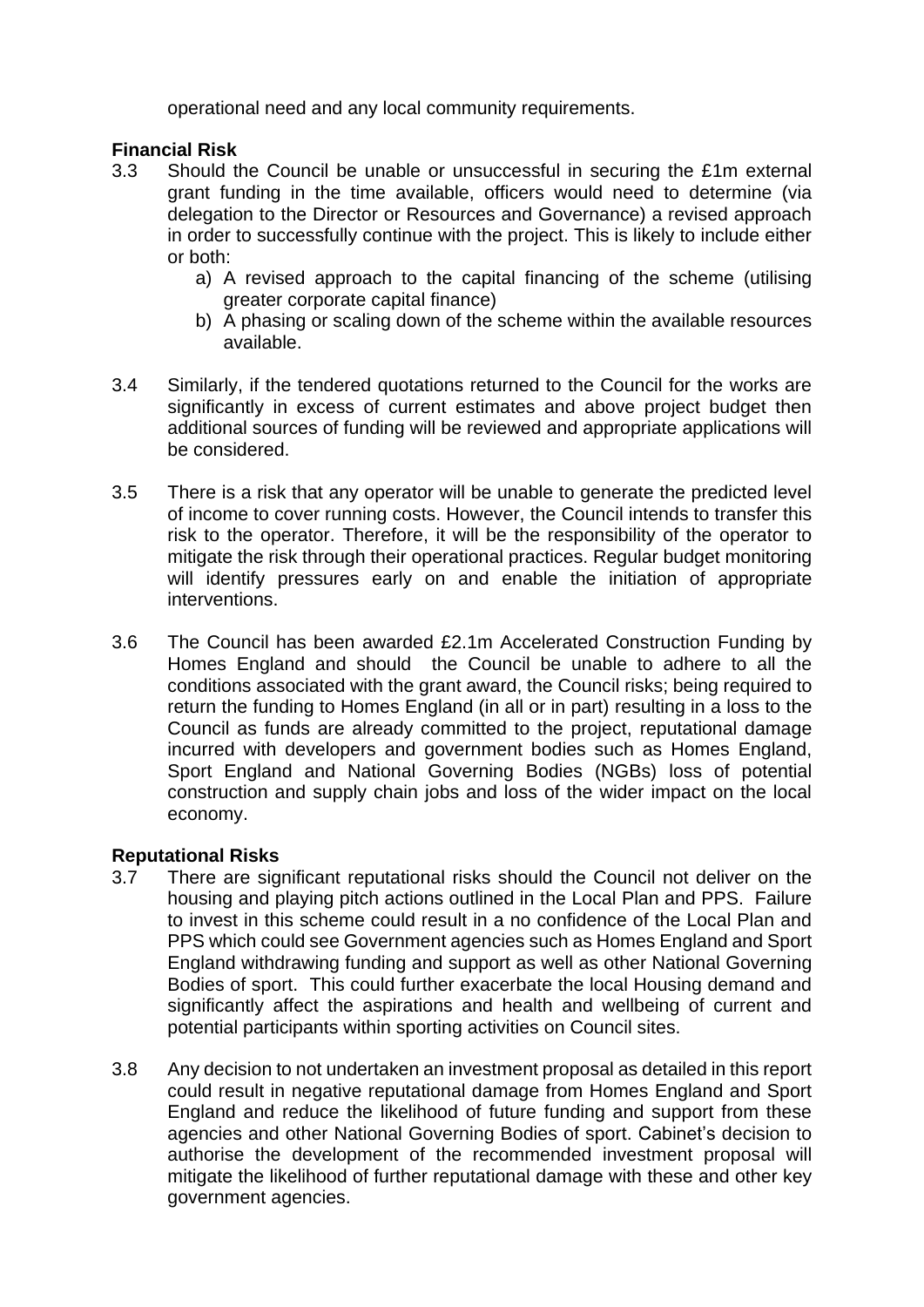3.9 The Council also risks further reputational damage with local partners and stakeholders such as sports clubs, leagues and other community users and partners, if the PPS is not delivered.

## **Asset Risks**

3.10 It also presents the Council with the risk of the further deterioration and depreciation of its existing assets, if the PPS investment is not secured which will require funding to be repaired and maintained even though usage by the public continues on a decreasing level for some sites due to condition which will push use at other sites into overuse requiring higher levels of maintenance and repair than planned for

## **OTHER OPTIONS CONSIDERED**

## **Option 1 – Do Nothing.**

3.11 The Council, in partnership with other stakeholders, have considered the "Do Nothing" option before presenting this proposal for approval. This option limits the Council in achieving its objectives under the Local Plan and PPS.

## **Option 2 – Other Sites Developed.**

- 3.12 The existing number of other sites owned by the Council does not meet the current and expected demand in line with projected Housing growth. This is despite the sites identified by the Council as those for potential Housing developments. There has been no consideration of acquiring additional land for playing pitch provision. However, as part of the PPS Action Plan, all Council sites have been assessed by the project team on a case by case basis in terms of their condition and necessary investment opportunities.
- 3.13 The FA and Football Foundation's Local Football Facilities Plan (as the other major investor/stakeholder) has also concluded that they would prefer to invest in the hub sites proposed in the PPS rather than other sites at this time.

#### **Option 3 – Preferred - Develop the site as proposed.**

3.14 The scheme outlined represent the best opportunity from a through feasibility exercise of reducing a long list of options to proceed with creating high quality self-sustaining community accessible sporting facilities in the Borough, delivering the Local Plan commitments and the Playing Pitch Strategy and freeing up other unused sites for Housing development.

# **4. REPUTATION AND COMMUNICATIONS CONSIDERATIONS**

- 4.1 There are both potential positive and negative reputational implications for the Council resulting from the decision to approve the recommended Investment proposal.
- 4.2 During the development of both the Paying Pitch Strategy and the Clee Fields Feasibility Study a series of consultation exercises have taken place with stakeholders including: Officers, Members, Sport England, National Governing Bodies of Sport, Site Tenants, Sports Clubs, Football Foundation, Lincolnshire FA, Homes England and members of the Public.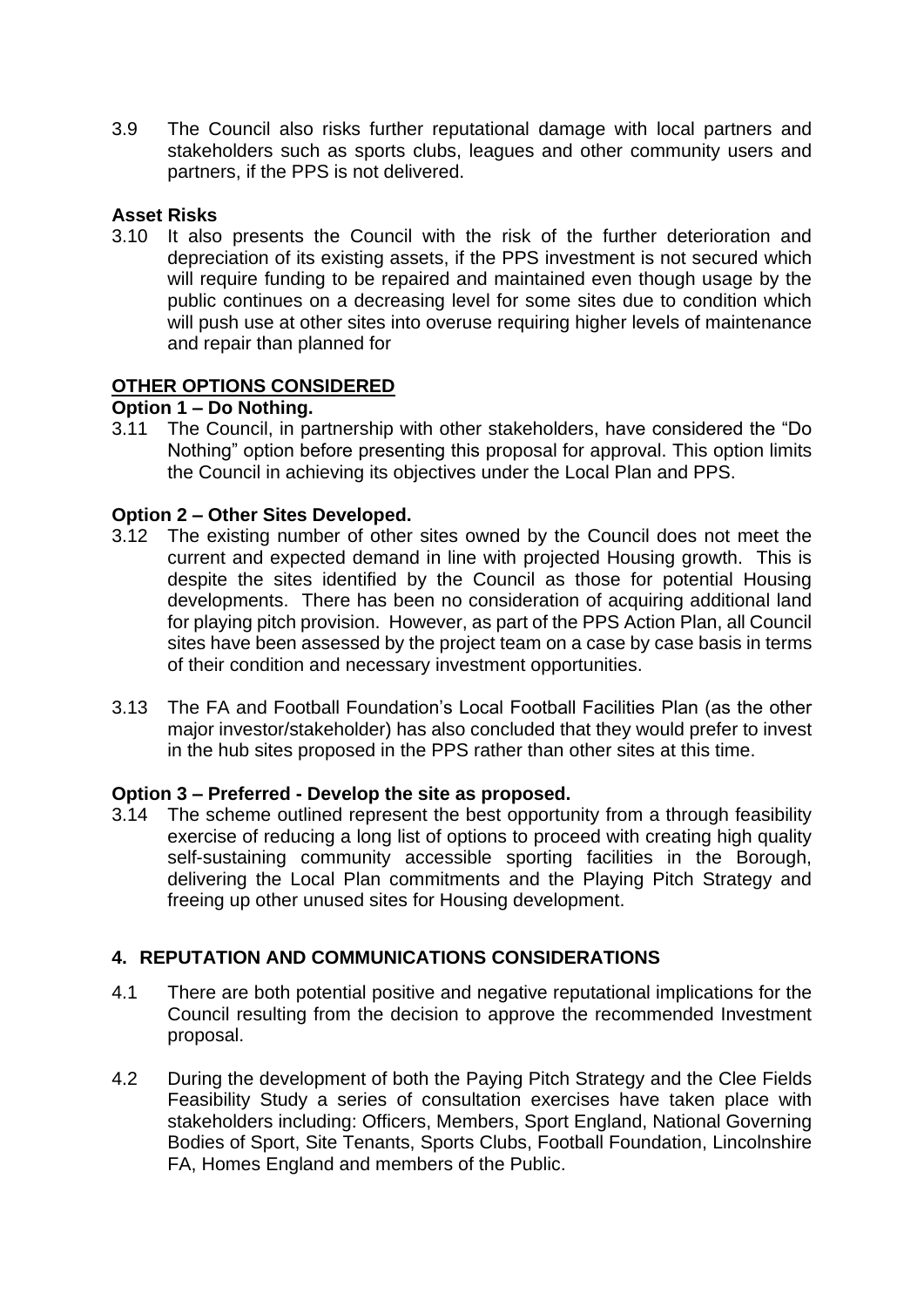4.3 A communications action plan will be developed and agreed with the Council's communication service which will cover the following issues should the approval be given; external stakeholder communications, partner agency/organisation communications, public consultation, technical reporting and information requirements. The developed communication action will also explain the communications channels to be utilised for each issue.

# **5. FINANCIAL CONSIDERATIONS**

## **Capital Cost of the Recommended Investment Proposal**

- 5.1 The Capital cost of the recommended option has been estimated as £3.2m, subject to the tendering process.
- 5.2 The Capital costs have been estimated (for budgetary purposes) as accurately as possible using a combination of Sport England benchmarks, comparable Football Foundation project costs, recently tendered projects in other local authority areas and costs identified in the condition surveys.
- 5.3 Detailed cost will only become available during the next phase of works through tender submissions and any bills of quantities. Equally the availability of grant funding within the available time will be more accurately determined during the next phase (subject to Cabinet approval of the recommended investment proposal).
- 5.4 The Revenue Income and Operating Costs are anticipated to offset each other to a cost neutral position.
- 5.5 The headline capital costs of the proposed works are shown in Appendix 1

# **6. CLIMATE CHANGE AND ENVIRONMENTAL IMPLICATIONS**

- 6.1 The recommended investment proposal is likely to have some limited environmental implications, which will be better understood, evaluated and mitigated for during any subsequent detailed design survey and assessment activity as part of any future detailed planning application (subject to Cabinet agree with the recommendations of this report).
- 6.2 Delivery of this proposal will contribute towards the delivery of energy efficient quality homes, with reduced heating costs making it more manageable for those on low incomes, to heat their home. Furthermore, the associated housing sites will set a precedent by using sustainable drainage methods to ease pressure on our drainage network.
- 6.3 Site specific surveys including but not limited to; groundworks, trees and hedges, traffic, sustainable travel planning and parking will all be developed as necessary for a major planning application of this type.
- 6.4 This site is currently used as sports, recreation and leisure facility, is centrally located within the borough, off a main road through Grimsby and Cleethorpes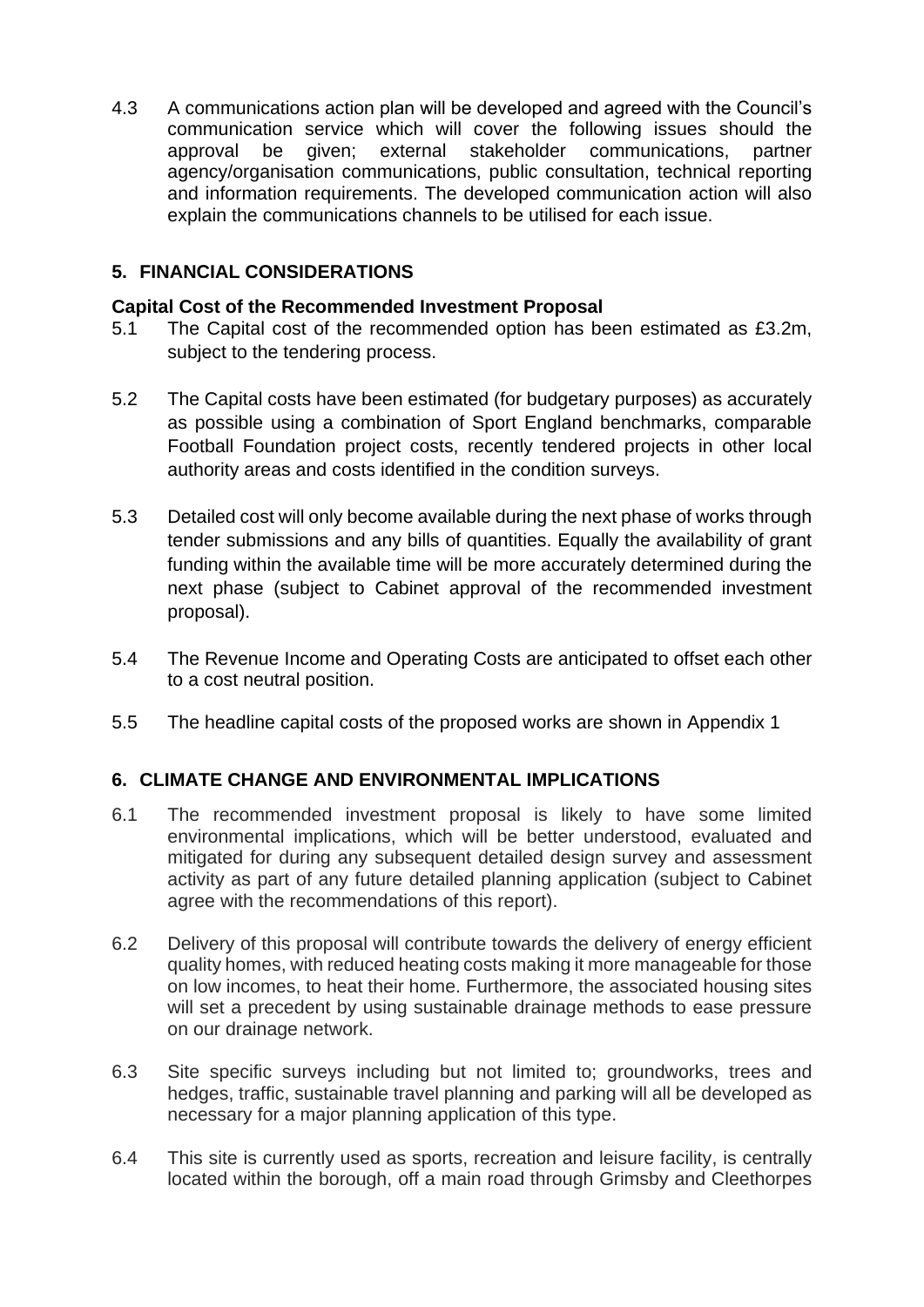(A46). This site is well served with bus and cycle routes ensuring it is already well situated to serve as a sustainable community accessible sports hub.

# **7. CONSULTATION WITH SCRUTINY**

- 7.1 The Tourism and Visitor Economy Scrutiny Panel have been consulted periodically throughout the development of the Council's Playing Pitch Strategy (PPS), with the Panel supporting the Councils adoption of the PPS. The PPS specifically stated Clee Fields/KGV Stadium as a site which the Council owned, which should be protected and enhanced to support the future provision of highquality playing pitches in North East Lincolnshire.
- 7.2 In Oct 2020, the Tourism and Visitor Economy Scrutiny Panel members were briefed on the content of this report and offered the opportunity to discuss the recommended and preferred option for approval as proposed to Cabinet in this report.

## **8. FINANCIAL IMPLICATIONS**

- 8.1 The anticipated Council investment can be covered from the existing approved Playing Pitch capital budget. As outlined within the report the £1m external grant has yet to be secured.
- 8.2 The impact on the revenue budget has been estimated at cost neutral. However, there is currently a requirement to set aside £50k per annum from 2022/23 towards future repair and renewal of the artificial pitches, which is currently not budgeted for.
- 8.3 Discussions are planned with the external funding body to establish whether guarantees of capital investment in the future are able to replace the requirement to set aside an annual sum in a sink fund.
- 8.4 Other alternatives will be explored should the grant funding body not agree to this option. This could include adding a notional annual capital allocation to be set aside and accumulated each year to ensure capital budget is available when required, which would not impact on the Council's revenue budget position.

#### **9. LEGAL IMPLICATIONS**

- 9.1 Increasing the facilities at the sites mentioned above is consistent with the Council's Local Plan and Playing Pitch Strategy.
- 9.2 Any procurement exercise will be conducted so as to comply with the Council's policy and legal obligations, specifically in compliance with the Council's Contract Procedure rules and the Public Contracts Regulations 2015.
- 9.3 The delegations sought are consistent with an exercise of this nature.

#### **10.HUMAN RESOURCES IMPLICATIONS**

10.1 There are no direct HR implications